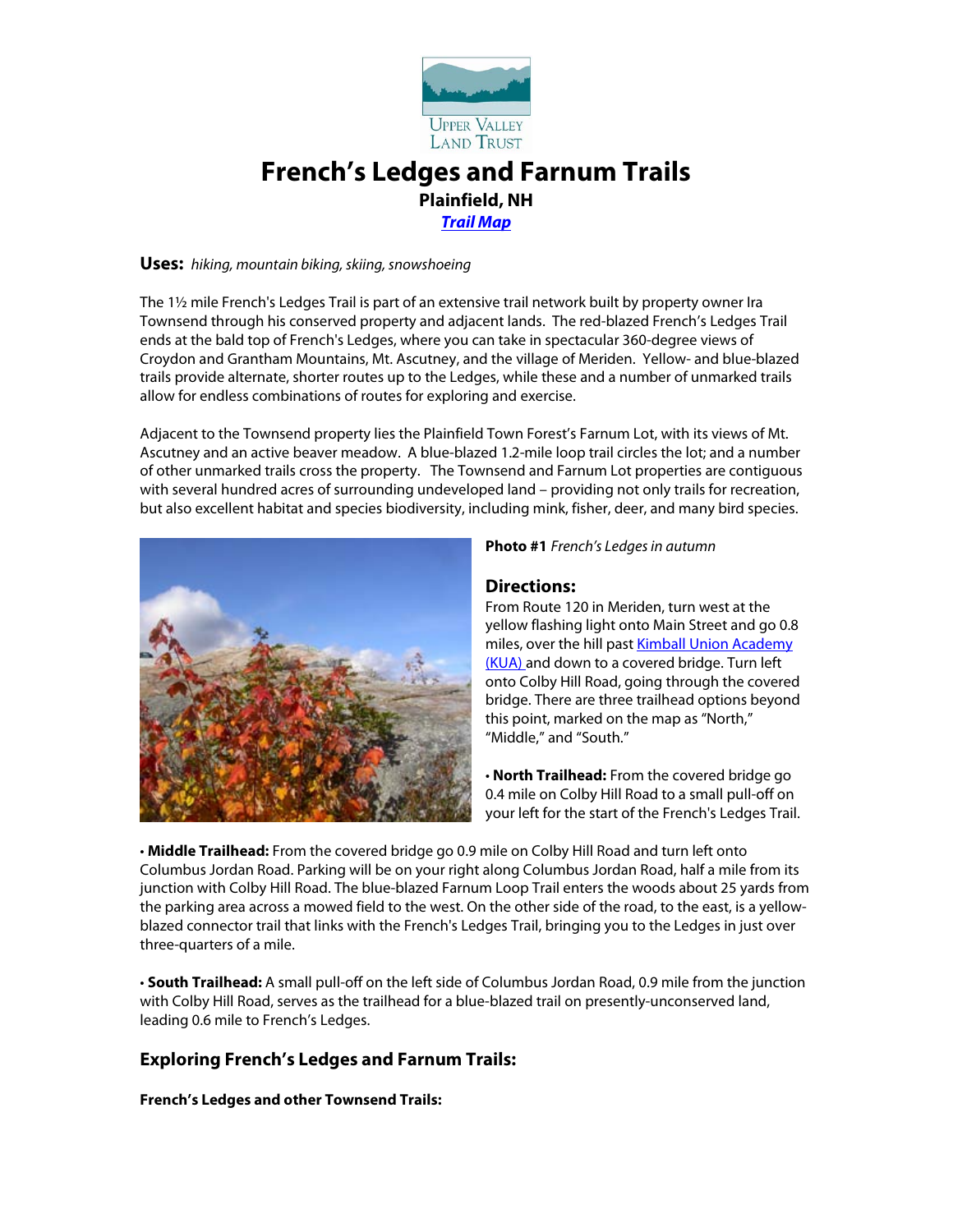Ira and Sara "Sally" Townsend have lived on their property on Columbus Jordan Road in Meriden for nearly 60 years, taking great care of its managed forests, fields, and ponds. Their historic 1803 house was once the home of an early Plainfield patriarch, Hezekiah French (1744 – 1832), after whom French's Ledges are named. In the mid-1960's, Ira Townsend was working at the nearby Kimball Union Academy when the school needed a cross-country skiing course. Mr. Townsend began clearing and maintaining trails, and has been at it ever since. In 2002 he made his popular trail network a permanent community asset through a 143-acre conservation easement with UVLT. "Ira just wanted to be sure the trails are available for people to use in perpetuity," said his wife Sally.



**Photo #3:** *Plainfield Elementary School students on French's Ledges*

**Photo #4:** *View of Meriden from French's Ledges*



#### **Photo #2:** *Woodland trail to French's Ledges*

The entire Townsend trail network is perfect for hiking and snowshoeing, and most of it is readily accessible to mountain bikers and cross-country skiers as well. Nevertheless, the very northern end of the French's Ledges Trail is somewhat steep and quite wet, thus suitable only for bikers and skiers with advanced skills. Additionally, the final section of the French's Ledges Trail, on KUA property and leading up to the Ledges themselves, is decidedly too steep and narrow for bikes and skis. However you travel, ascending this final section on foot is well worth the climb for the fine views that will be your reward. The 1,310-foot-high open Ledges are also a destination site in the Vital Communities' Valley Quest educational treasure hunt

project.



Returning to the Townsend trail network, a nice loop can be made using the yellow-blazed trail along the property's southeast boundary. This trail follows the former access road to KUA's abandoned ski tow gear house, another of Ira Townsend's projects. You may notice underfoot some strange, lightweight brownish "rocks," many of them streaked in rainbow colors. These are "clinkers" – the residue from the burning of soft coal – that were used in building the ski tow access road. The other-worldly look of the

clinkers has led some local trail users to refer to the old ski tow road as the "Meteor Trail." Beyond the gear house to the north are two small upland ponds with a narrow land bridge between them that function as vernal pools and provide amphibian breeding habitat.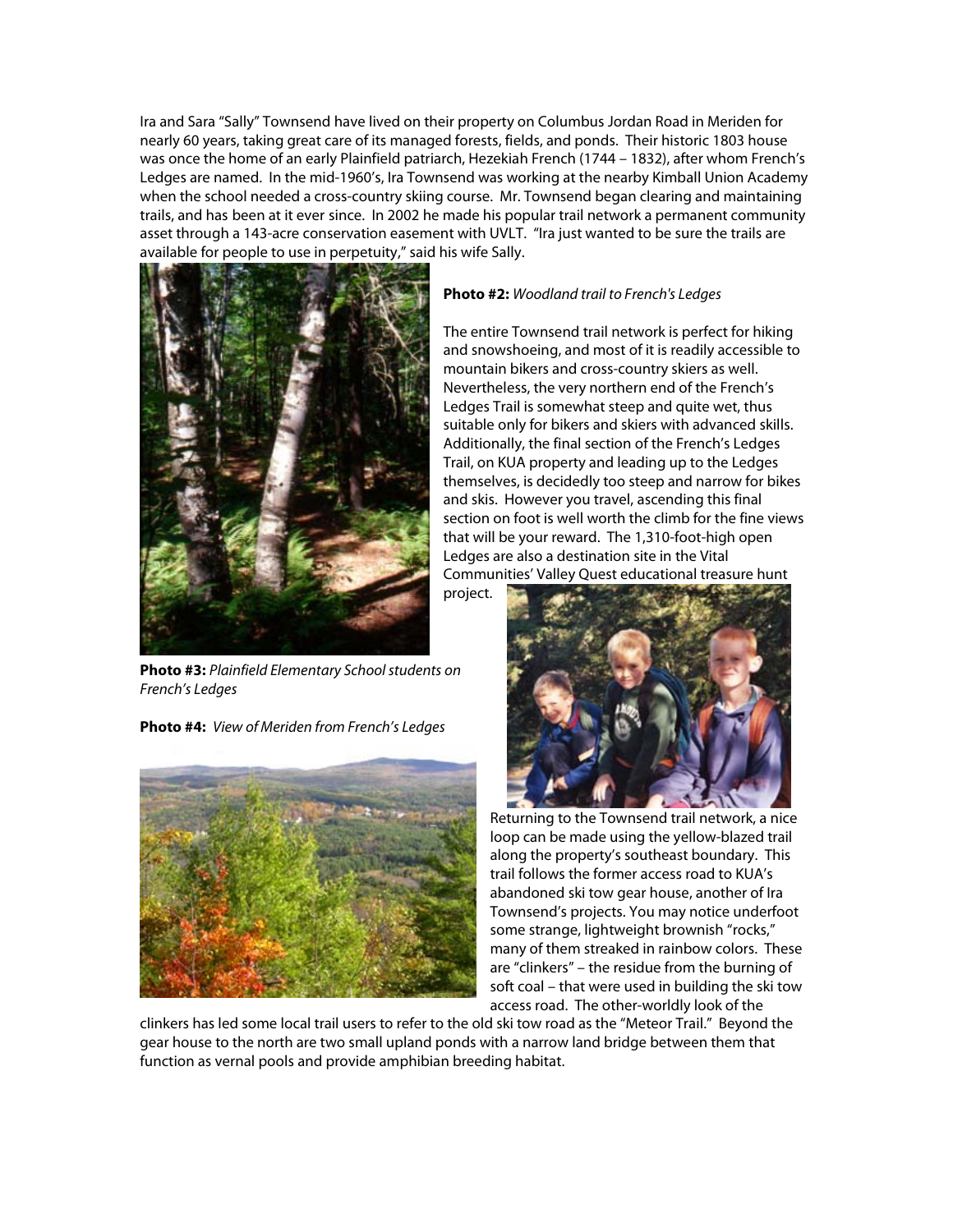#### **Farnum Loop Trail:**

The Farnum Lot is named for the original homestead once occupying the property. According to *Choice*  White Pines and Good Land: A History of Plainfield and Meriden, New Hampshire (1991, by Philip Zea and Nancy Norwalk), Merrit Farnum (1798 – 1854) was "the King of Plainfield's sheep farmers," who kept 600 sheep on his 700-acre spread on the west side of French's Ledges.

The conservation of this 78+ acre property is an excellent example of the power of a small group of people taking a stand to protect a valuable community resource. Neighbors in the Columbus Jordan Road area organized, pledged their own funds, wrote letters, and applied for grants to purchase the Farnum Lot. They put in place conservation restrictions through UVLT and then donated the land to the Town of Plainfield for forestry and recreational purposes. In addition to private donations, the project received funding from the Mascoma Savings Bank Foundation and the NH Sierra Club. The Farnum Loop Trail is maintained by the Plainfield Trailblazers, a community volunteer group.

The Farnum Lot has good soils; and the former pastureland has grown into a productive woodlot on moderate terrain. Stone walls found throughout this property (and the Townsend property as well) demarcate the edges of former agricultural fields. Traveling the Loop Trail in a counterclockwise direction you will soon come to the north boundary of the Farnum Lot, along which you will see a stone wall with a line of large oaks and maples, an old woods road running along it just outside the property. On the southwest side of the loop an old cellar hole and some large granite fence posts are further evidence of the property's history.



**Photo #6:** *Cellar hole, Farnum Lot*

### **Links:**

Valley Quest program: [www.vitalcommunities.org/ValleyQuest/Valley](http://www.vitalcommunities.org/ValleyQuest/ValleyQuest.htm) [Quest.htm](http://www.vitalcommunities.org/ValleyQuest/ValleyQuest.htm)

#### **Trail Use Guidelines**

- Carry out what you carry in.
- Stay on the trail and use only designated trailhead parking areas.
- Stay off trails during spring melt, when soils are soft and easily eroded.
- Be respectful of other trail users and be courteous to trail neighbors.
- Control your dog(s). Do not allow dogs to disturb livestock, wildlife, or sensitive natural areas. Pets are
- not allowed on some trails.
- Close farm gates behind you.
- For your safety during hunting seasons, wear blaze orange.
- Follow [Leave No Trace guidelines.](http://www.lnt.org/)

#### **Photo #5:** *Stone wall, Farnum Lot north boundary*

Farther on you will cross a small seasonal brook which flows through the length of the parcel, augmented by several small tributaries. Three distinct wetland areas stretch along the course of the main brook, including two abandoned beaver ponds. From the stream, you will ascend to the unmaintained, Class VI Farnum Road. Follow the Farnum Road east, back to Columbus Jordan Road. The parking area will be about a hundred yards up the road to your left.